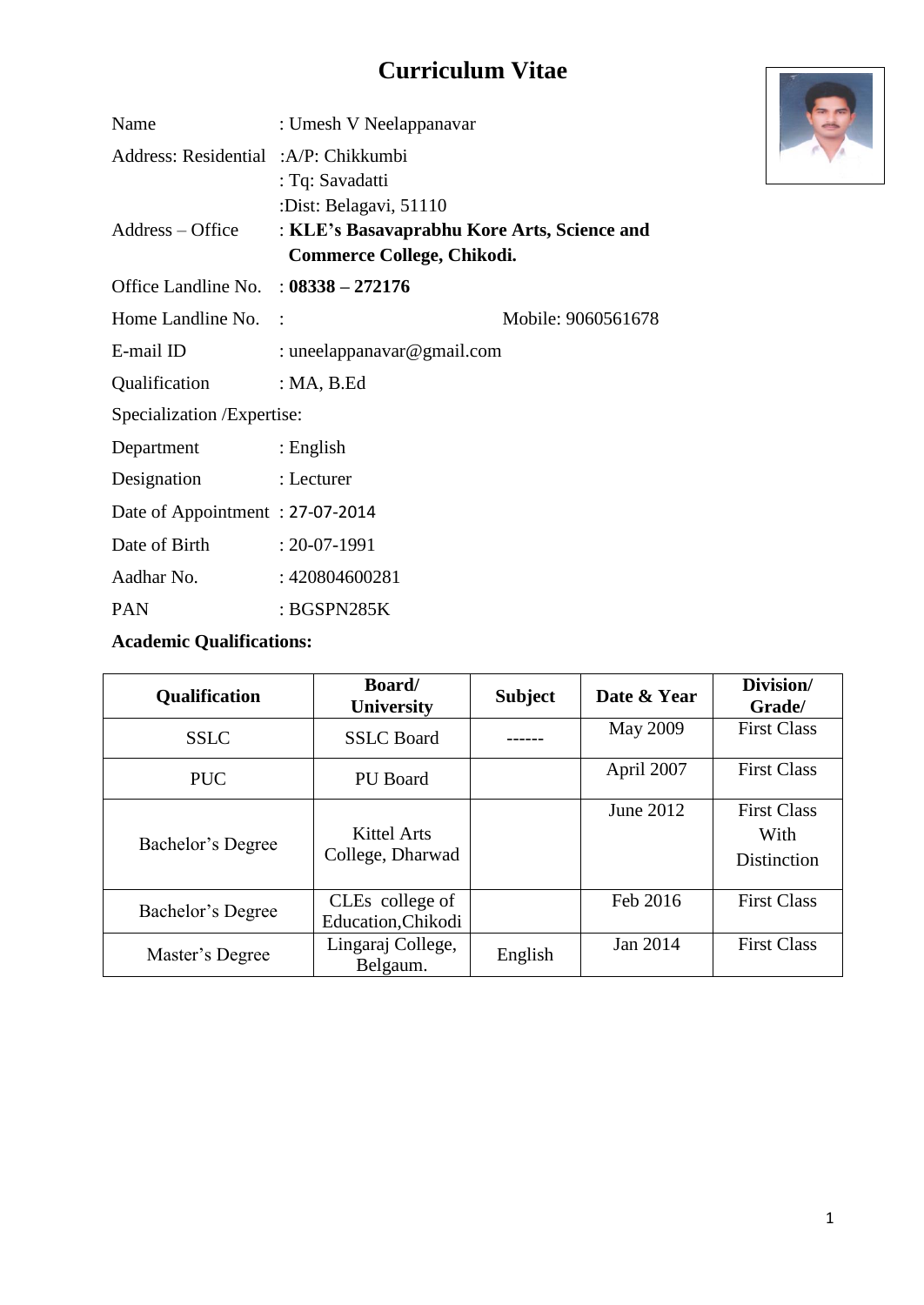| Seminars, Conferences, Symposia, Workshops Attended: |  |  |
|------------------------------------------------------|--|--|
|                                                      |  |  |

| SI.<br>No.     | Seminar /<br>Conference &<br><b>Level</b>      | <b>Name of the Sponsoring</b><br><b>College / Agency</b>                                                                                    | <b>Place and</b><br><b>Date</b>    | Theme of the Seminar /<br><b>Conference</b>                                      |
|----------------|------------------------------------------------|---------------------------------------------------------------------------------------------------------------------------------------------|------------------------------------|----------------------------------------------------------------------------------|
| 1              | <b>State Level</b><br>Seminar                  | Organized by Department<br>of Languages, Maratha<br>Mandal's Arts, Commerce,<br>Science & Home Science<br>College, Belgaum.                 | $11th$ Oct<br>2013                 | Regional Languages,<br>Challenges and<br>Opportunities                           |
| $\overline{2}$ | Workshop                                       | <b>UGC</b> Sponsored One-day<br>Workshop, Organized by<br>Department of English,<br>DMS Mandal's Bhaurao<br>Kakatkar College,<br>Belgaum, . | on $7^{\rm th}$<br>August<br>2013  | Soft Skills                                                                      |
| 3              | International<br>Conference                    | <b>UGC</b> Sponsored<br><b>International Conference</b><br>organized by B.K College,<br>Chikodi                                             | $28^{th}$ & $29^{th}$<br>Dec, 2014 | <b>Globalization of Business</b><br>and Management Education                     |
| 4              | State level<br>Workshop                        | A State level Workshop,<br>organized by "K.L.E Law<br>College, Chikodi.                                                                     |                                    | Right to Education-with<br>Special Reference to Right<br>to Education Act, 2009" |
| 6              | Workshop                                       | UGC Sponsored, organized<br>by KLE's B K College<br>Chikodi                                                                                 | 3 <sup>rd</sup><br>Apr,2016        | Training Programme on Skill<br><b>Enhancement For Young</b><br>Teachers          |
| 5              | One Day<br><b>National Level</b><br>Conference | Organized by Department<br>of Languages, Maratha<br>Mandal's Arts, Commerce,<br>Science & Home Science<br>College, Belgaum.                 | $20th$ June<br>2017                | Status of English in India:<br><b>Changes and Challenges</b>                     |
| 7              | <b>National Level</b><br>Seminar               | NAAC Sponsored,<br>organized by S K A<br>Lokapur Arts, Science &<br>Commerce College Athani                                                 | $19th$ and<br>$20th$ Jan<br>2018   | Sustaining Quality in<br><b>Higher Education</b>                                 |